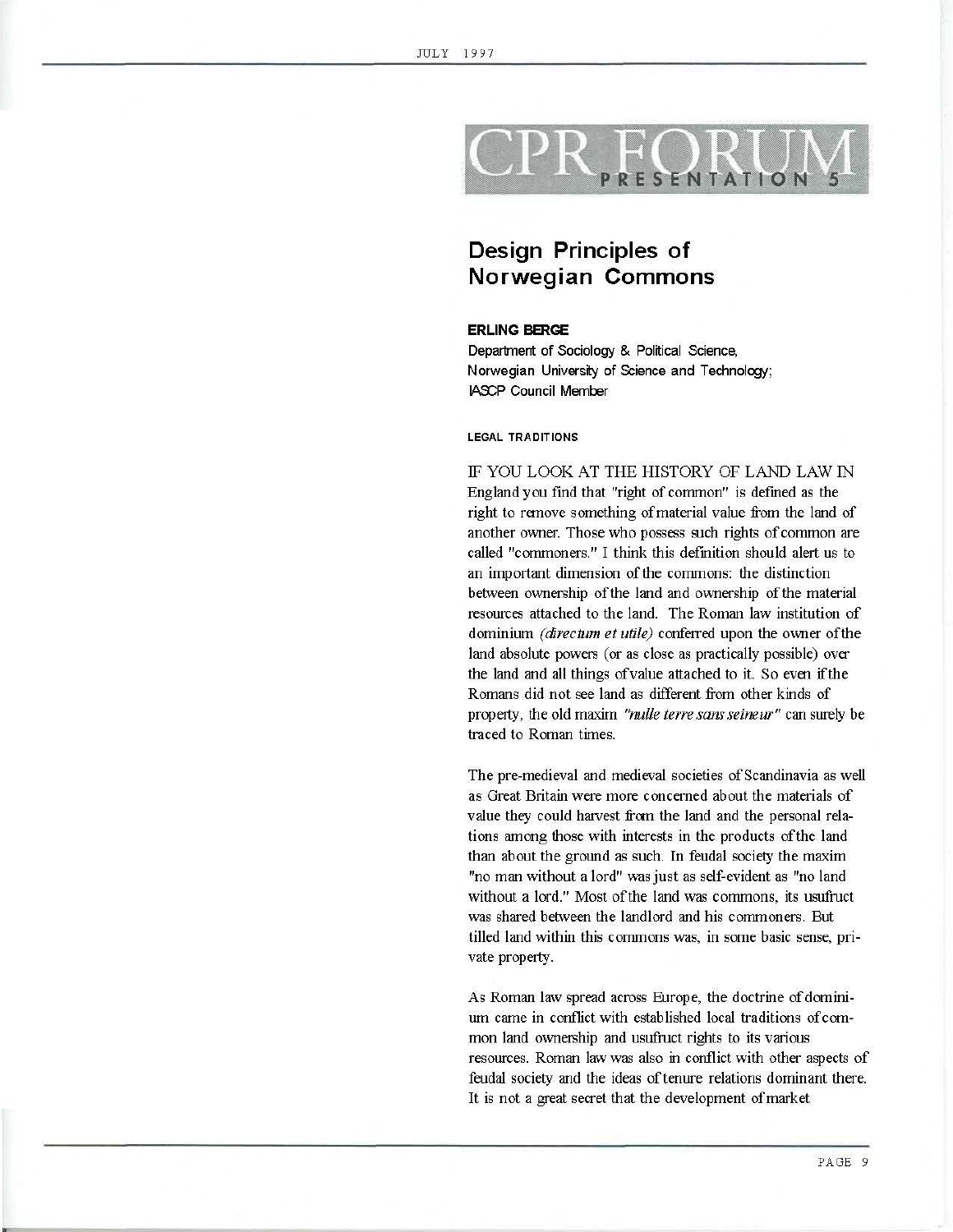economies was closely connected with the gradual victory of the dominium principle. But in the mutual adaptation of Roman and local ideas of law, new legal conceptions were developed to reconcile some of the older concerns. The dominium doctrine never became as total as it is presumed to have existed in Roman society.

Now let us go to the Norwegian commons and look at various instances of the commons. In Norway, the dialectic between Roman law and the development of the law of commons has been somewhat different from England's experience. The rights of common have survived in a much clearer way. Today Norwegian commons come in three "flavors" which I call state commons, bygd commons and private commons. *Bygd is* a Norwegian word which doesn't translate well to English. Its original meaning is something like "local community." Because the areas burdened with rights of common were tied to the local community, the *bygd* (seen as a local community) became tied to a certain area as their commons. During the past 1000 years, this has turned around. Today the *bygds* are defined in terms of their rights of common. The *bygd is* defined as consisting of those farm enterprises which have rights of common in the areas called commons.

The defining difference between state commons, *bygd* commons, and private commons is the difference in land ownership. In a state common, the state is the land owner; in the *bygd* and the private commons, some of the commoners own land. What distinguishes *bygd and* private commons from a co-ownership is that not all the commoners are land owners. The difference between a *bygd* and a private commons is that in the *bygd commons* more than 50 percent of the commoners are land owners and in private commons less than 50 percent of the commoners are land owners. Private commons are almost extinct. In a government act in 1863, it was stipulated that the land of private commons should be consolidated. They were to be divided into sections of private property for the land owners, and the rest became *bygd* commons. This division has been done in most areas, but some are presumed to still exist. Only one fairly big private commons is known to exist. Here a timber company is the land owner while all the farms of the local community are commoners with grazing rights. The company has no interest in the pasture. Currently a fourth type of commons is under construction. In a recent government report, a new kind of commons was proposed for the county of Finnmark. It is a complicated legal construction designed to accommodate reindeer herders, farmers, and local non-farmers. Briefly, it can be described as a hybrid between the state commons and the *bygd* commons.

The importance of land ownership and its separation from rights of common is that the land rights include residual rights. All rights which are not considered as rights of common are residual. In Norway, for example, rights to hydroelectric power is one of these residual rights. The resource didn't exist a 100 years ago; we didn't know about the value of waterfalls until a new technology appeared. Thus, this new right fell to the land owner.

#### **DESIGN PRINCIPLES**

The separation of land and residual rights from the rights to specified resources is the first and main principle of differentiation among various types of commons. A second principle used in the definition of various types of commons is the specification and definition of the resource units from which various political entities are allowed to withdraw resources. By saying "entities," I emphasize that the beneficiary need not be a person. For some types of resources, the unit holding the right of common is the farm or the reindeer-herding unit seen as a legal entity. It is, for example, the farm which holds rights of pasture and only the number of cattle the farm is able to feed through the winter are allowed to pasture. One implication of this is that rights of pasture cannot be traded separately from the farm.

Resource types seem to be differentiated primarily after the ecological dynamic of their regeneration (forests are different from wild game). This dynamic has implications for how to allocate rights of enjoyment and control of technology used in their appropriation. Second, they are differentiated according to economic value. This has implications for who gets allocated the right of enjoyment. The units exercising rights are selected from amongst the actors in the economy. They are persons or production units in the primary industries (farm, reindeer-herding unit, fishing vessel). Stockholding companies or other kinds of economic actors have been barred from these types of rights. This conceptualization of the rights-holding units in the commons reveals a great deal about the political objectives of the society.

The third principle of differentiation amongst commons is the manner of sharing power between the state and the commoner. Its origins go back at least to the eleventh century. At that time the king of Norway was elected by the commoners and he was given certain powers to go with his office, primarily activities related to war. But he was also given some rights of coordination among the users of the commons. The first one,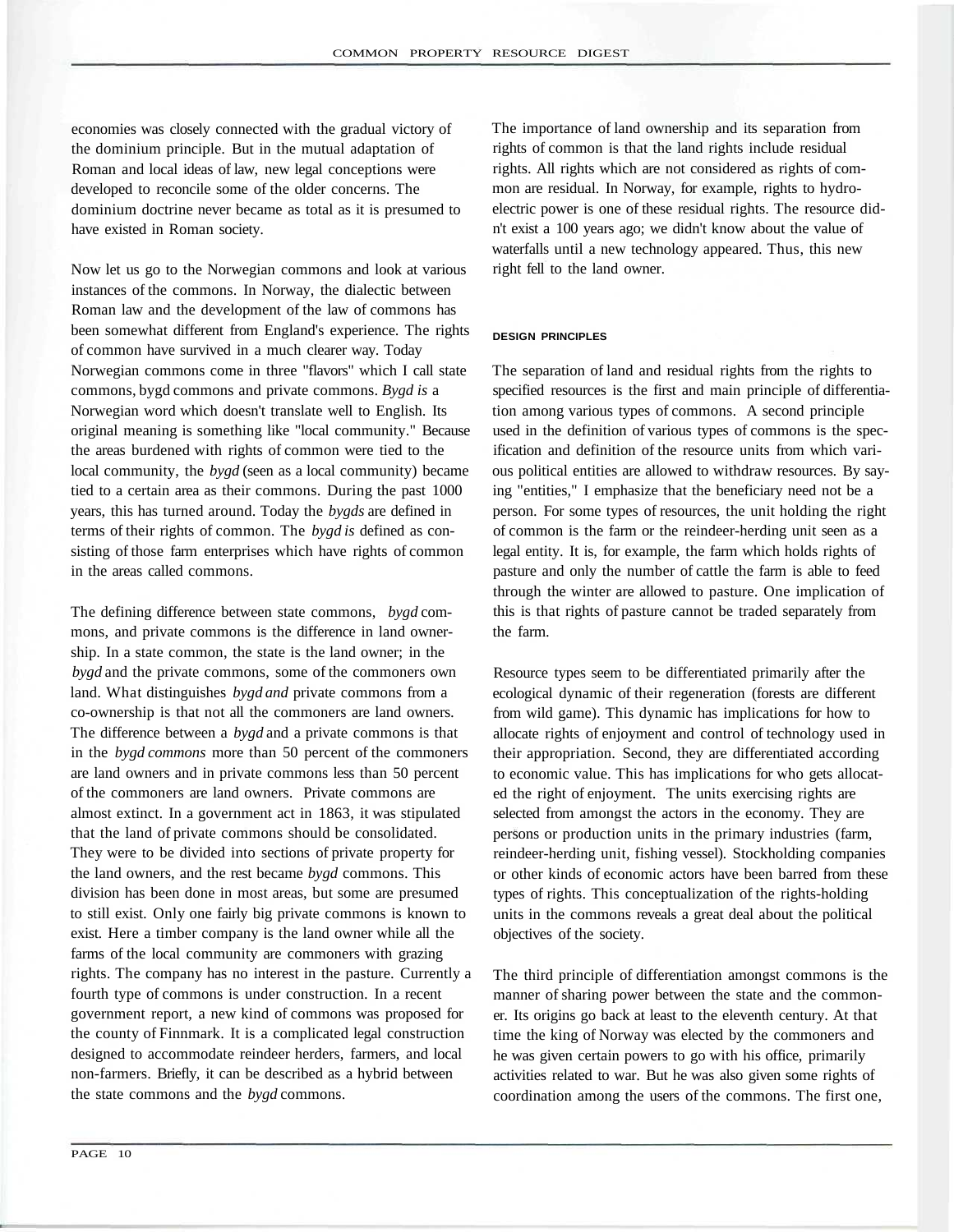I think, was the right to give settlers permission to settle in the commons. From the eleventh century on, the king's powers, gradually generalized to state power, have grown in leaps and bounds, but have also had significant setbacks. Sometimes the government has taken away powers from the commoners; at other times, commoners have reasserted their rights or acquired new rights through prescription, a mode of acquiring title to inherited resources other than land.

Today the relations between the state and various types of commoners are formalized both through new acts and development of administrative proceedures. The difference between governance of state commons and *bygd commons* is substantial. The state has no particular powers for decision-making in the *bygd* commons but substantial power in the state commons. The state company STATSKOG manages the state commons for the interests of both the land owner and the remaining timber. In other words, STATSKOG will primarily harvest whatever timber is left after the commoners have taken what the needs of their farms dictate (it is the farm unit which holds rights to timber, not the farmer), but STATSKOG keeps track of the commoners and the extent to which they use their rights. STATSKOG collects rent for the leasing of building lots for cabins and so on.

In state commons the management and coordination of the interests of the commoners have been delegated to the local municipalities in their mountain boards. The mountain board, elected by the municipal council, will give detailed rules for pasturing and building of houses needed for utilizing the pasture, and they also give detailed rules for hunting and fishing by the commoners.

#### **GOALS**

In the design of the institutions governing the commons, there is a particular concern about the distribution of benefits, about equity. There is also a concern about the economic perfomance of the commons and about restricting the usage, or more generally about the sustainability of the resource. Judging from the first known written law from the twelfth century, the lawmaker's only concern was equity and its procedural implications. Later on, from about the eighteenth century, concern about limiting the removal of timber was written into the law. In the twentieth century, a concern about the sustainability of wild game populations has been introduced. The concern about economic performance dates from the nineteenth century.

# **PROBLEMS OF MANAGEMENT**

It is not easy to reconcile the various goals, but one technique mentioned above, used for some of the rights of common, is tying the rights to units such as farms or reindeer-herding units. Other rights are tied to persons in various ways. The rights to timber are, for example, tied to the farm, while the rights of hunting are tied to the farmer and the persons in his household. Defining a farm as the unit able to exercise rights in the commons suggests a concern with the viability of the farm as an economic enterprise as well as a practical mechanism (at least for farms) for restricting the usage of the commons. Seeing a farm or a reindeer-herding unit as capable of holding some rights of common relates to the stipulation of inalienability of the rights of common. This idea is strengthened by the stipulation that rights cannot be enjoyed beyond what the "farm" or "herd" needs. A farmer cannot take more timber than he can use in building or repairing the houses on his farm. This limitation was originally introduced in 1687. At that time, the goal of the king was to keep more of the timber for himself. There is no indication that the intention was to use the rule as a conservation measure. But in the 1730s or 1740s, the rule came to be seen by managers of the "king's commons" as very useful in their effort to re-create good forests (and hence improve the economic result for the king). The evolving conflict of interest between the king and the commoners had by the end of the eighteenth century basically been resolved by granting the king ownership of land and residual rights, just as the State has today. The expression "king's commons" is older and perhaps related the the maxim "No land without a lord."

A second basic mechanism of recognizing diverse goals in the design is different rights of common according to geographical location. When persons are defined as the units holding rights, the rights-holders are often limited by geographical boundaries. These may be the boundaries of the houshold running the farm, the area of the *bygd* where the farm is located, the local municipality where rights are to be exercised, or the territory of Norway. A few rights are given to any people who are able to visit the commons (i.e., who have rights to stay in Norway long enough to visit the commons). The ways rights are limited represent a compromise between considerations of equity and probability of overuse. More recent ideas about resource management have not been integrated with the legislation on the commons, but have been laid down as resourcespecific rules applying to all lands, whether commons or private lands.

**continued on next page**